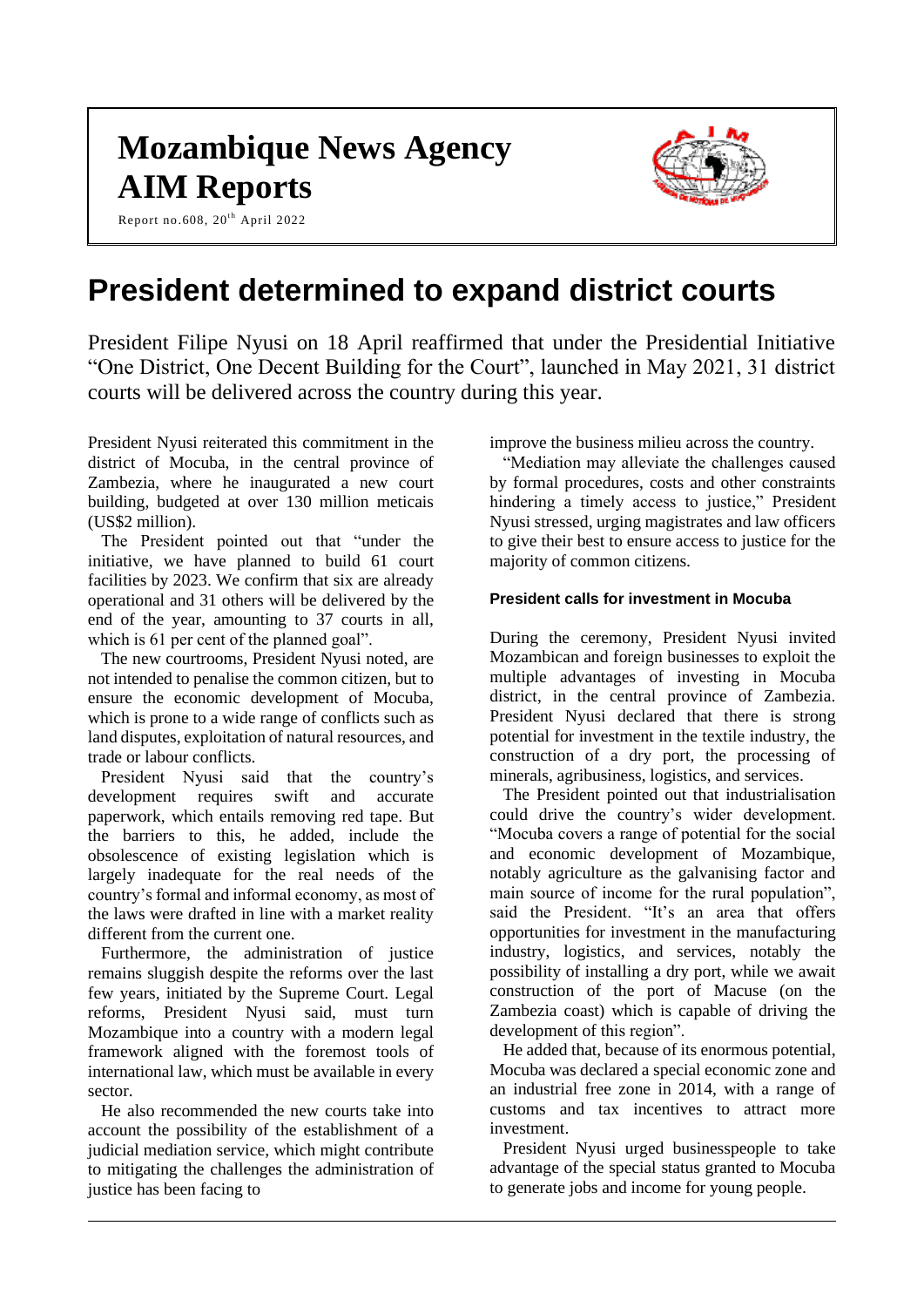#### **Mozambique to export electricity to Botswana**

Mozambique's publicly owned electricity company, EDM, will provide 100 megawatts of non-firm power to Botswana, under a contract, valid for a year, signed on 14 April between EDM and the Botswana Power Corporation (BPC).

The capacity agreed under the Power Purchase Agreement (PPA) seeks to help meet the growing demand for electricity in Botswana. But the supply of power by EDM will be subject to a request by BPC, and the availability of surplus power from the Mozambican grid.

At the signing ceremony in Gaborone, EDM chairperson Marcelino Alberto stressed the new opportunities for the energy market of SADC (Southern African Development Community), that will be created when the new gas-fired power station at Temane, in the southern Mozambican province of Inhambane, begins to operate.

President Filipe Nyusi laid the first stone for the construction of this power station in March. The combined cycle Temane power station, fired by Mozambican natural gas, will generate 450 megawatts, making it the largest new source of electricity in Mozambique since independence in 1975.

The electricity will feed the Mozambican power market, and the surplus will be exported. EDM's strategy is to generate foreign currency for the country through the export of electricity and to consolidate Mozambique's position as a regional pole for power generation.

This is not the first time EDM has exported electricity to Botswana. It did so between 2003 and mid-2017. And in April 2019, it exported 70 megawatts to Gaborone for a period of five months.

Under a second agreement signed during the state visit to Botswana by President Filipe Nyusi, Mozambique will import annually from Botswana two million doses of vaccine against foot-andmouth disease.

This agreement also envisages the genetic improvement of Mozambican cattle through artificial insemination and the training of Mozambican staff at Botswanan universities in the areas of livestock production and meat inspection.

The Mozambican Deputy Agriculture Minister, Olegario Banze, told Radio Mozambique "This cooperation could increase production and productivity in the two countries, and meet the demands of the market". Banze said that urban dietary habits "increasingly require more animal protein".

#### **Syrah Resources to build 11 megawatt solar power plant**

The Australian mining company Syrah Resources has taken the Final Investment Decision to build an 11.25 megawatt solar plant to power its Balama graphite mine in the northern Mozambican province of Cabo Delgado.

Currently, the mine is powered by a diesel generator and the installation of the solar farm will cut diesel consumption by 35 per cent. According to Syrah, the project will "generate an attractive return on capital" given the low upfront capital costs and the savings on diesel. In addition, the solar plant will reduce the amount of carbon dioxide produced in the mining process by 12.5 per cent.

The project is being implemented in partnership with Solar Century Africa Limited with funding provided by CrossBoundary Energy and

The solar plant is expected to be operational by March 2023.

Syrah's open cast mine at Balama covers 106 square kilometres and is reported to hold the largest graphite reserves ever discovered. According to the company, the mine has an estimated lifespan of over fifty years.

Syrah is also developing a facility in Louisiana, in the United States, for processing the graphite into Active Anode Material for use in electric car batteries. In December, the company signed a binding agreement to supply Active Anode Material to the prestigious car manufacturer Tesla.

Some of the mine's production is shipped from Nacala to China which has an overwhelming dominance in the production of Active Anode Material used in lithium-ion batteries for electric cars.

#### **TotalEnergies to build Dondo solar power plant**

The Mozambican government has selected the French multinational oil and gas giant TotalEnergies to develop a solar power plant in Dondo district in the central province of Sofala.

The power station in Dondo, about 30 kilometres from the port city of Beira, is one of several initiatives developed by the Mozambican government to generate 200 megawatts from renewable energy sources by 2024.

A press release issued on 6 April by Mozambique's Energy Regulating Authority (AREN) states that five potential investors were pre-qualified, one of which subsequently dropped out. Thus, only four of the bidders upheld their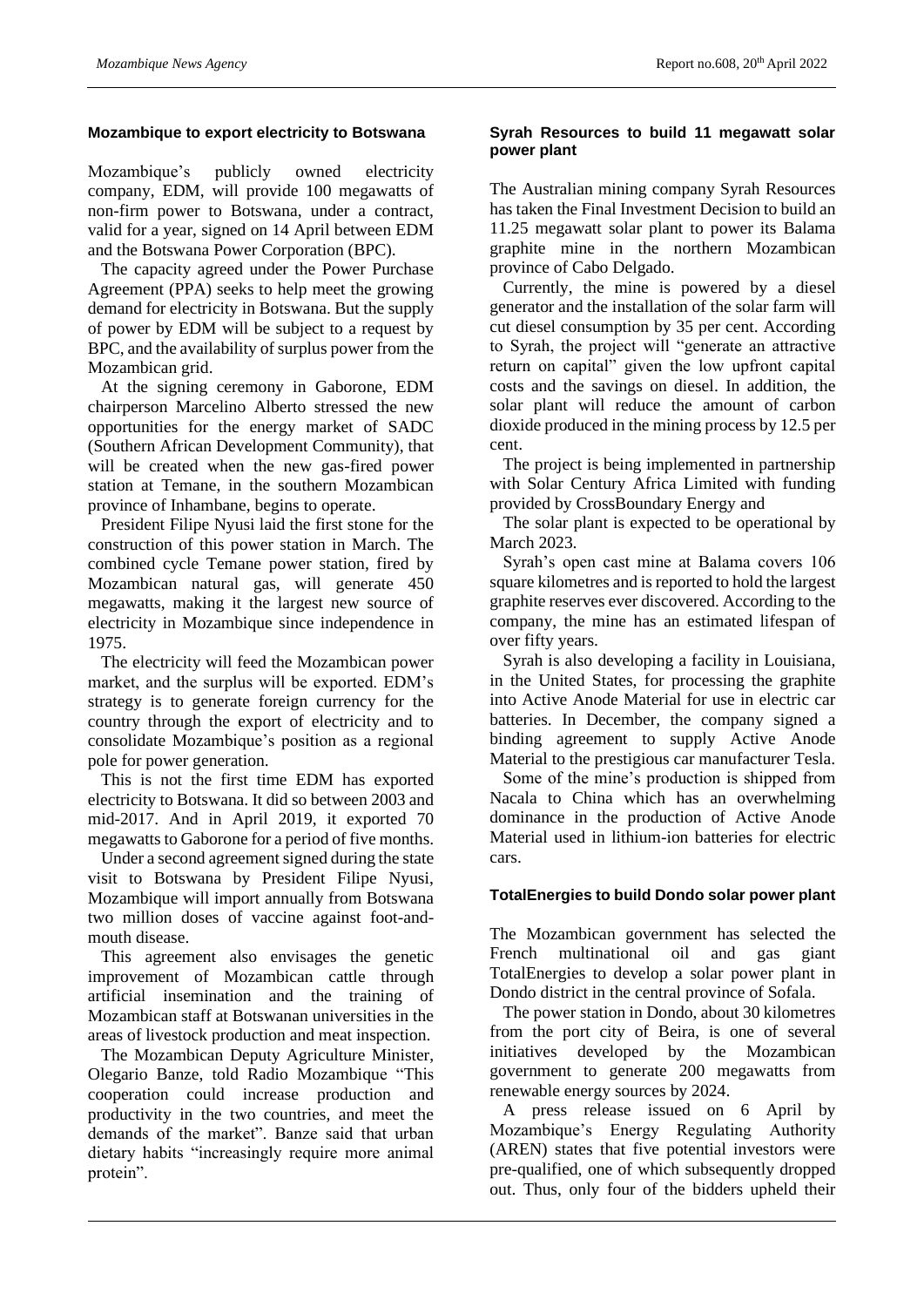interest. Of these, only two delivered viable technical proposals.

After a thorough assessment by the multi-sector jury, TotalEnergies was regarded as the bidder with the best technical and financial proposal and granted the right to implement the project.

The Government is committed to developing renewable energy projects and integrating them into the national power grid. Other solar power stations will be developed in Manje, in the central province of Tete, Lichinga in the northern Niassa province and a wind turbine cluster in the southern province of Inhambane.

#### **EDM awards power line construction work to India's L&T**

Mozambique's publicly owned electricity company, EDM, has awarded the construction of the interconnection power line with neighbouring Malawi to "Larsen & Toubro" (L&T), India's infrastructure development company, which will execute the part of the work that falls within Mozambican territory, according to a report in the daily newspaper "Noticias" on 12 April.

The work, which will start from the Matambo electricity substation in the central province of Tete, will consist of the construction of a 142 kilometre 400 kilovolt transmission line to Zobue on the border with Malawi.

According to EDM, the construction of the power line within Mozambique will cost over US\$35 million. The new substation in Matambo, with a 400KV capacity, budgeted at US\$21 million, has been awarded to the "Sinohidro-Cepco1" consortium.

Within Malawi, the power interconnection project between the two countries was launched late in 2021 by President Filipe Nyusi and his Malawian counterpart Lazarus Chakwera. The power supply will come from the Cahora Bassa dam on the Zambezi River and will boost Malawi's development projects.

The Matambo-Phombeya line is the country's second most important project after the MOTRACO powerline that interconnects Mozambique, Eswatini and South Africa. The ultimate goal, over the next 15 years, is to integrate Malawi within the regional power network.

\_\_\_\_\_\_\_\_\_\_\_\_\_\_\_\_\_\_\_\_\_\_\_\_\_\_\_\_\_\_\_\_\_\_\_\_\_\_\_\_

#### **USAID launches climate resilience programmes**

The US Government on 19 April announced the launch of two programmes to improve Mozambican farmers' ability to respond to and recover from climate shocks and stresses. These will be funded through the United States Agency for International Development (USAID).

According to a press release from the US Embassy, the two-year programmes will be run in coordination with local and provincial government authorities and "improve agricultural productivity, diversify economic opportunities, and strengthen early warning and action systems in disasteraffected, climate-stressed communities of Gaza Province". The programmes "emphasise women and young farmers, two groups who often have less access to agricultural resources and services".

One programme, the Farmer Resilience and Rebuilding Initiative, will support 4,400 smallholder farmers in Gaza's Chokwe and Guija districts "by running field schools for farmers with a curriculum tailored to local context, and creating a network of rural entrepreneurs that advise farmers on topics ranging from business management to the use of water-smart technologies". In addition, said the release, "the training stresses the importance of how shared responsibilities and decision-making between women and men can increase incomes".

The second programme, Promoting Resilience through the Empowerment of Women Initiative, implemented by the NGO Save the Children, provides training to farmers in sustainable production practices that enrich the soil, protect crops, and improve the quality and quantity of yields. The programme also supports village-based savings and loan groups to increase smallholder farmers' access to financing". In addition, said the release, the programme works with district officials and community leaders to develop early action plans that protect crops, fields, and livestock before disasters hit. These activities will benefit approximately 75 communities in Gaza province, reaching more than 54,000 Mozambicans.

According to USAID Mozambique Mission Director Helen Pataki, "by helping build skills, diversify economic opportunities, and increase access to resources, these programmes allow farmers and their communities to not only recover from lean periods but also improve yields and prepare for the future".

USAID will provide US\$5.5 million for these two programmes over the next two years.

This is a condensed version of the AIM daily news service - for details contact pfauvet@live.com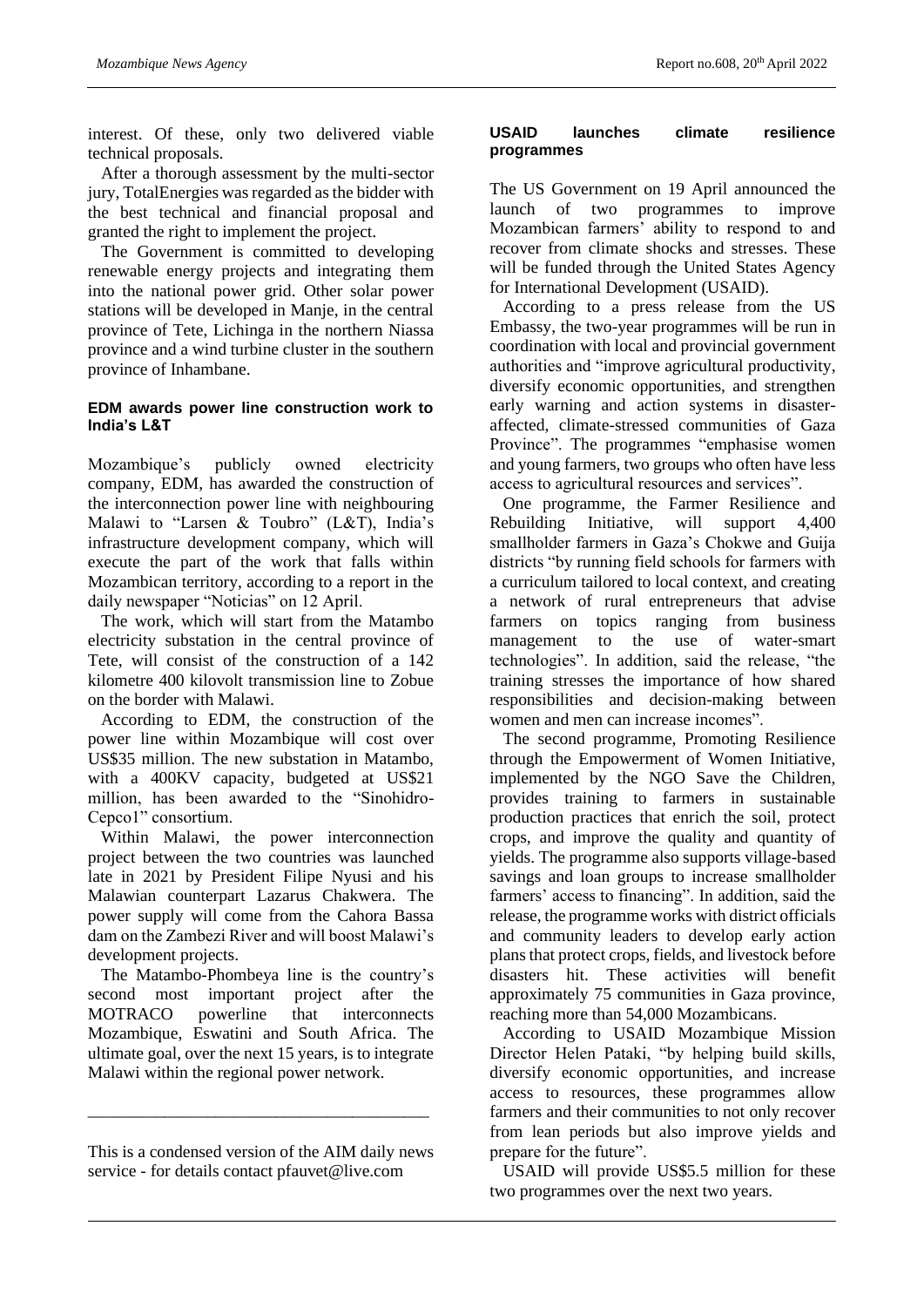#### **Ressano Garcia border opens 24 hours a day**

The Ressano Garcia border post on the Mozambican border with South Africa on 13 April began operating 24 hours a day, boosting the influx of migration and the clearance of commodities. It is expected that this will promote socio-economic development between the two countries within the framework of regional integration.

The adoption of the 24-hour schedule is among the decisions taken by the Mozambican President, Filipe Nyusi, and his South African counterpart, Cyril Ramaphosa, during the third session of the Binational Commission, held in March in the South African capital, Pretoria.

At peak periods, such as the Easter and Christmas holiday seasons, the country's busiest border with South Africa will operate under a one-stop post regime. Within South Africa, all the services will be delivered from "Kilometre Seven" in Komatipoort, while within Mozambique they will be delivered at "Kilometre Four".

Speaking to reporters, shortly after the launch, the Permanent Secretary of Mozambique's Ministry of the Interior, Victor Canhemba, said that the decision to operate the border post for 24 hours a day is another milestone in the historic relations of cooperation between the peoples and governments of the two countries. "As a matter of fact, this move, with great political and historic value, portrays the excellent relations and peaceful friendship between the two people, with common values," Canhemba said.

Canhemba stated that the 24-hour regime will contribute significantly to reducing the overcrowding recorded mostly during holiday seasons, thus cutting considerably the time migrants, tourists, and businesspeople have to wait.

The South African Border Management Authority (BMA) Commissioner, Nakampe Masiapato, said that the move will facilitate the movement of goods from various industries within the two countries.

The border post records every year the influx of nearly 2.6 million people and about 700,000 vehicles transporting people and goods.

#### **General Director of STAE steps down**

Felisberto Naife, the general director of Mozambique's Electoral Administration Technical Secretariat (STAE) has stepped down after 15 years at the helm of the Mozambican electoral apparatus.

There will now be a public tender to select a new director general. According to a report in the daily newspaper "Noticias" on 18 April, while the tender documents are being prepared STAE will operate under the leadership of the two assistant general directors, who were appointed to those positions by the two largest political parties, the ruling Frelimo Party and the main opposition party Renamo.

STAE is the executive body of the National Elections Commission (CNE). The CNE takes the main decisions and STAE, represented in every Mozambican district during electoral periods, must implement them. In particular, STAE must organise the nuts and bolts of voter registration and must run all the many thousands of polling stations needed on election day.

The new STAE general director must begin work almost immediately on preparations for the municipal elections scheduled for October 2023. This includes installing provincial elections commissions and provincial branches of STAE, to be followed, within a month, by the establishment of the commissions in those districts that contain municipalities.

The initial estimate is that the municipal elections will cost 9.7 billion meticais (US\$151 million). Of this sum, 3.2 billion meticais will be spent this year on preparations, and the rest in 2023, including the voting itself and the proclamation of results.

#### **Disarmament, Demobilisation, and Reintegration programme to resume**

President Filipe Nyusi and Ossufo Momade, the leader of the country's main opposition party Renamo, on 5 April in Maputo agreed to resume the Disarmament, Demobilisation, and Reintegration (DDR) programme in a bid to close the last five Renamo military bases and create the necessary conditions for the remaining guerrillas to return home.

Under the DDR, since 2021 over 820 former Renamo guerrillas have already been demobilised and integrated into various communities.

A press release issued by President Nyusi's office stated that the two leaders have also reaffirmed their commitment to ensuring that the National Peace and Reconciliation Agreement signed on 6 August 2019 is fully implemented.

At their meeting, the two leaders also acknowledged the support granted by diplomatic and development partners as well as the private sector, which contributed significantly to the recent progress in the reintegration into society of former Renamo fighters.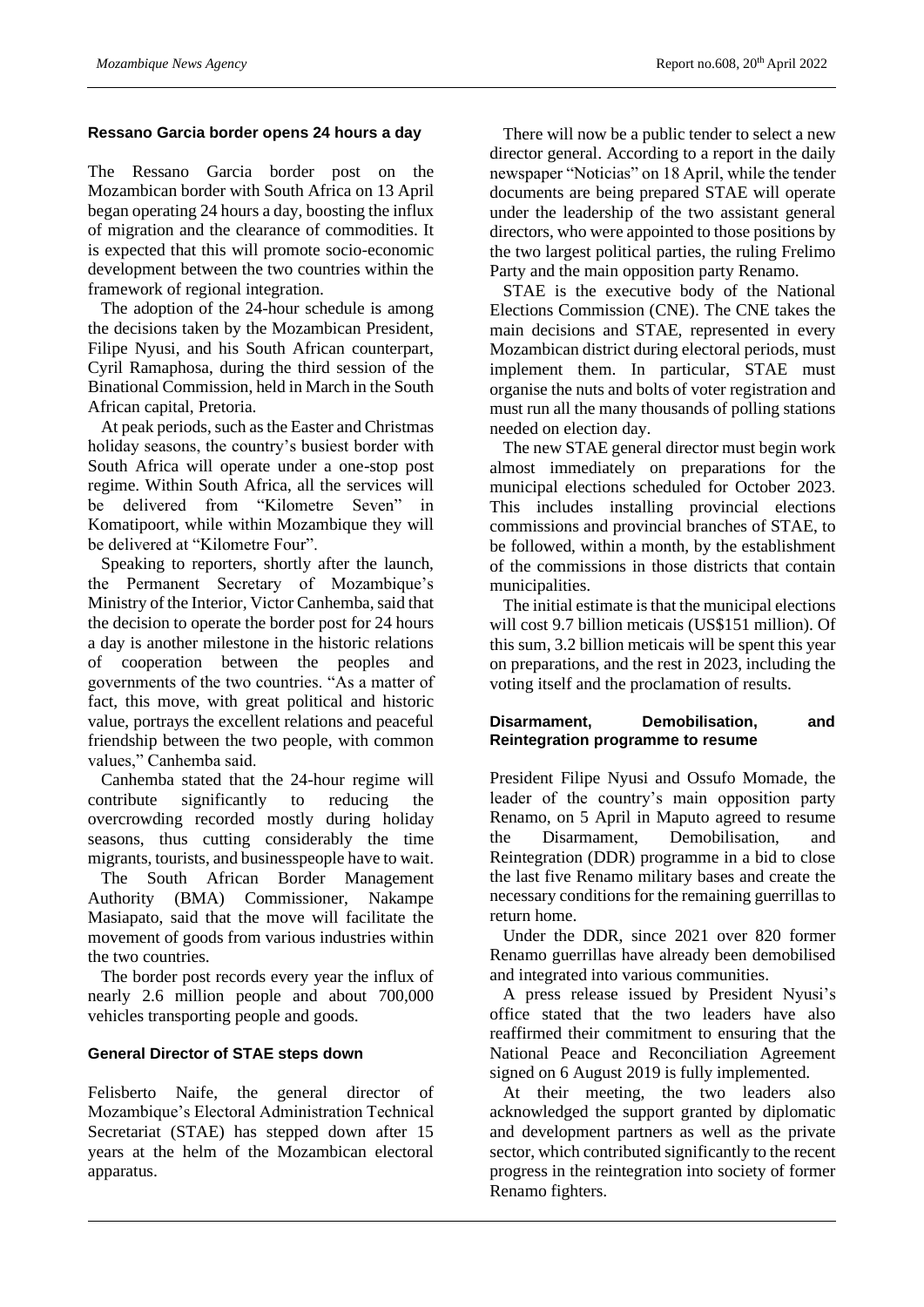#### **MDM appoint new general secretary**

The National Council of the Mozambique Democratic Movement (MDM), the country's second largest opposition party, meeting in the central city of Chimoio on 10 April, appointed Leonor de Sousa as its general secretary. She replaces Jose Domingos who had held the post since 2018. The 58 year old Sousa has been a member of MDM since it was founded in 2009.

Immediately after her appointment, she told reporters "we are going to make MDM a more dynamic and participatory party". The main challenges facing the party, she said, were the preparations for the municipal elections scheduled for October 2023 and the presidential and parliamentary elections the following year.

MDM states it will run a full slate of candidates for the assemblies in all 53 municipalities. Currently, it only controls one municipality, Beira. It lost its former stronghold of Quelimane in 2018 when the mayor, Manuel de Araujo, defected to the larger opposition party Renamo.

Addressing the meeting, MDM President Lutero Simango called for an end to hostilities within the party. "Differences of opinion should not mean contradiction or conflict and should not be used to foment a climate of internal hostilities or feed divisions", he said. One of the purposes of the National Council meeting, said Simango, was to cement cohesion "on the basis of a single agenda, putting MDM in first place".

The meeting brought together 150 delegates and guests from all the provinces and elected a new 14 member National Council.

MDM was founded by Simango's younger brother and mayor of Beira, Daviz Simango, who died of illness in February 2021. Lutero Simango was elected to lead the party at a Congress held in December.

#### **Mariazinha Niquice re-elected OMM general secretary**

Mariazinha Niquice, the general secretary of the Organisation of Mozambican Women (OMM), which is affiliated with the ruling Frelimo Party, was elected on 11 April unopposed for a second five year term of office.

She was re-elected at the fifth OMM Congress, by the 194 delegates of the OMM National Council. All the delegates voted for Niquice, and there were no blank or spoiled ballots.

In addition to Niquice, three members of the secretariat of the OMM National Council were also

elected, namely, Regina Macuacua, Pascoa Juliao, and Julita Juma.

At the opening session of the Congress, on 8 April, OMM President, First Lady Isaura Nyusi, pledged that OMM will mobilise the population massively to vote for Frelimo in the October 2023 municipal elections and the presidential and parliamentary elections of the following year. She said that the recently achieved gender parity in the government (where 11 ministers are women and 11 are men) was the result of "the merit, self-esteem and determination" of Mozambican women, and the commitment of President Filipe Nyusi in matters related to gender.

"We members and sympathisers of OMM restate that we shall continue to work for a strong and massive mobilisation to carry Frelimo and its candidates to an overwhelming victory in the coming elections", declared Isaura Nyusi.

The promise to guarantee victory for Frelimo was echoed by former Prime Minister Luisa Diogo who declared that among Frelimo's "social organisations", OMM is present throughout the country and so is best placed to meet the challenge of ensuring electoral victory.

#### **Somali minister bans Mozambican diplomat**

The Somali Minister of Security, Abdullahi Mohmed Nuur, has barred the representative of the African Union, senior Mozambican diplomat Francisco Madeira, from entering the country. Noor has ordered security agencies at Mogadishu International Airport not to allow Madeira into the country. He also instructed the Somali immigration authorities to revoke Madeira's visa.

On 7 April, the Somali Prime Minister, Mohamed Hussein Roble, declared Madeira persona non grata and accused him of committing "actions incompatible with his status". He was given 48 hours to leave the country.

But Somali President Mohammed Abdullahi Farmaajo rejected the accusation and described the attempted expulsion of Madeira as "an illegal act". He pointed out that only the President has the authority to expel a foreign diplomat.

The President of the African Union Commission, Moussa Faki Mahamat, reaffirmed his total confidence in Madeira. There thus seemed little or no chance of the AU caving in to pressure from Roble and recalling Madeira.

The general feeling among political analysts is that Madeira has fallen victim to the bitter feuding between Roble and Farmaajo, who have long been at each other's throats